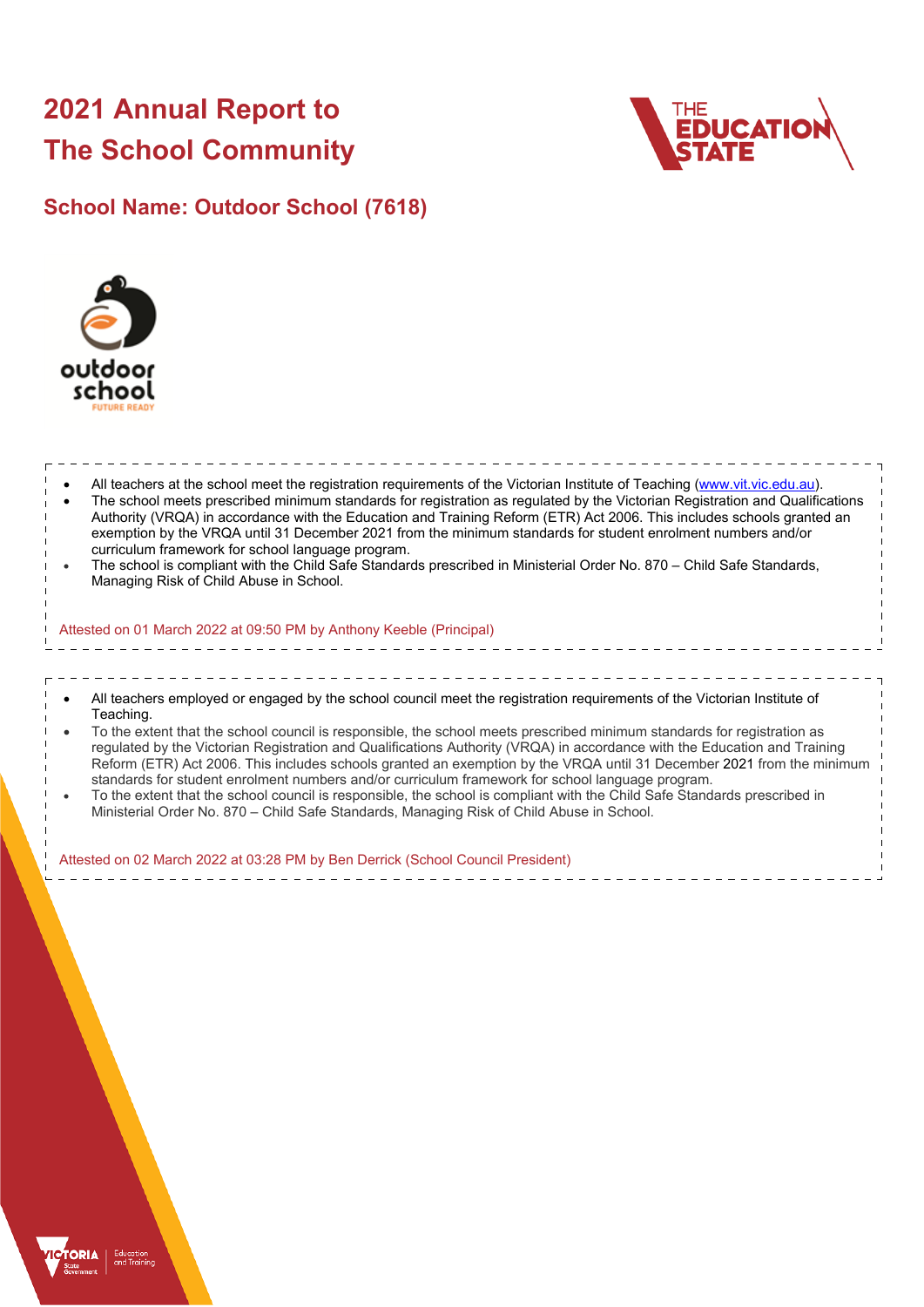

## How to read the Annual Report

#### What does the *'About Our School'* commentary section of this report refer to?

The 'About our school' commentary provides a brief background on the school, an outline of the school's performance over the year and future directions.

The 'School Context' describes the school's vision, values and purpose. Details include the school's geographic location, size and structure, social characteristics, enrolment characteristics and special programs.

The 'Framework for Improving Student Outcomes (FISO)' section includes the improvement initiatives the school has selected and the progress they have made towards achieving them through the implementation of their School Strategic Plan and Annual Implementation Plan.

#### What does the *'Performance Summary'* section of this report refer to?

The Performance Summary includes the following:

#### **School Profile**

- student enrolment information
- the school's 'Student Family Occupation and Education' category
- a summary of parent responses in the Parent Opinion Survey, shown against the statewide average for Camp schools
- school staff responses in the area of School Climate in the School Staff Survey, shown against the statewide average for Camp schools

#### Considering COVID-19 when interpreting the Performance Summary

The Victorian community's experience of COVID-19, including remote and flexible learning, had a significant impact on normal school operations in 2020 and 2021. This impacted the conduct of assessments and surveys. Readers should be aware of this when interpreting the Performance Summary. For example, in 2020 and 2021 school-based surveys ran under changed circumstances.

Schools should keep this in mind when using this data for planning and evaluation purposes.

#### What does *'NDP'* or '*NDA*' mean?

'NDP' refers to no data being published for privacy reasons or where there are insufficient underlying data. For example, very low numbers of participants or characteristics that may lead to identification will result in an 'NDP' label.

'NDA' refers to no data being available. Some schools have no data for particular measures due to low enrolments. There may be no students enrolled in some year levels, so school comparisons are not possible.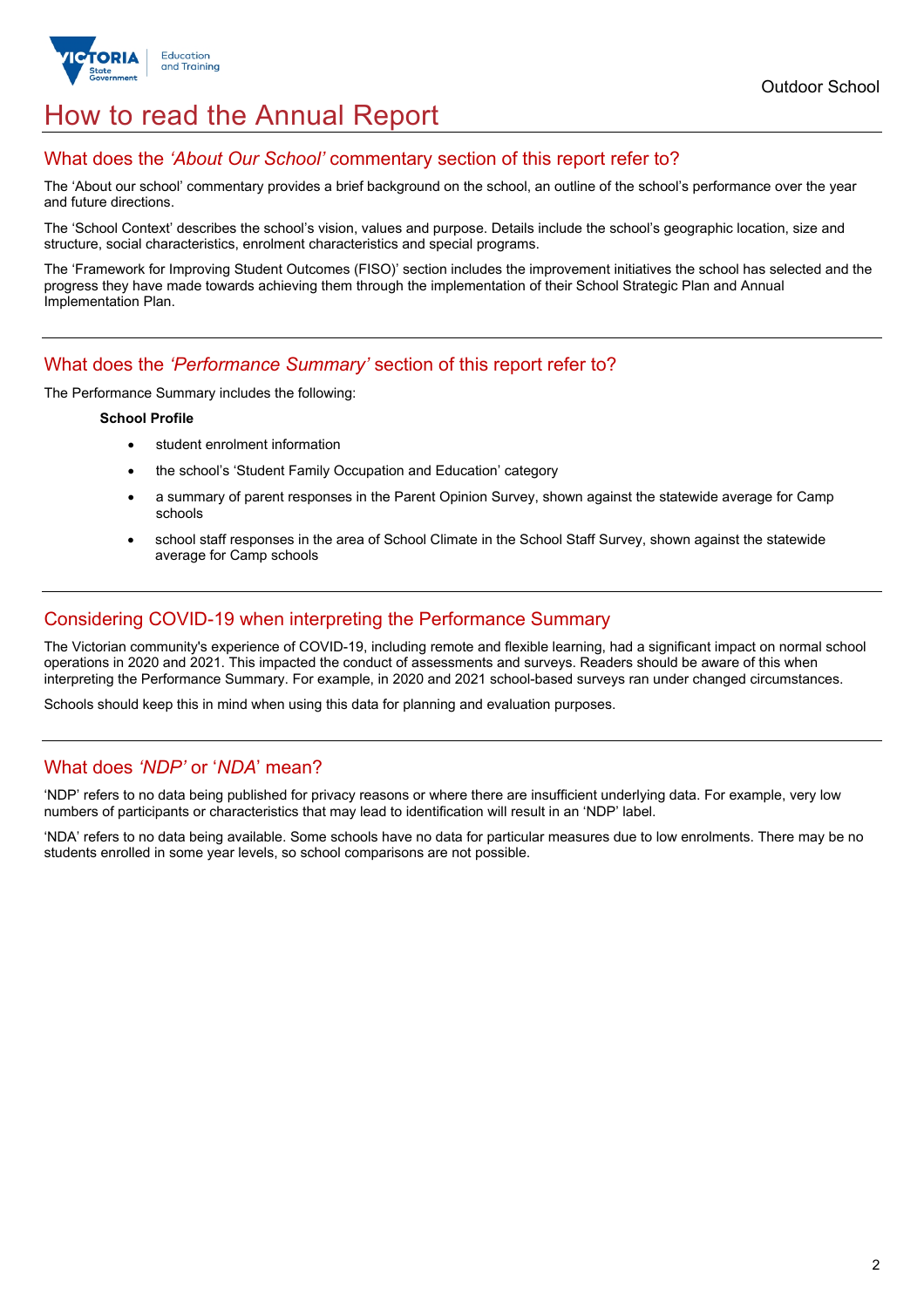

## **About Our School**

### School context

Outdoor Schools vision is to 'educate for sustainable living'. Outdoor Schools educative purpose is to 'develop future ready young people'.

Outdoor Schools values are:

Respect – displayed by:

- Acting fairly with care and compassion
- Actively listening and acknowledging perspectives of others
- Showing empathy towards others

Integrity – displayed by:

- Honest in all interactions
- Being a person who can be reliable, dependable and trustworthy
- Responsibility for own and accountability around others' actions

#### Community – displayed by:

- Establishing and maintaining genuine, positive and supportive relationships
- Celebrating and valuing all people in an inclusive manner
- Acknowledging and working collaboratively with a shared meaningful vision
- Educational Excellence– displayed by:
- Being optimistic and positive
- An adventurous inclination to initiate and undertake new and daring challenges
- Resilience in adapting to challenges and adversity in range of situations

Outdoor School, along with Rubicon Outdoor Centre and Somers School Camp formed the Residential Outdoor Schools Association (ROSA) in 2001. Outdoor School has been a member of ROSA since 2001. ROSA comprises 4 DET multi campus schools; Outdoor School, Rubicon Outdoor School, Somers School Camp and Frankston SDS with 7 campuses - 15 Mile Creek, Bogong, Rubicon, Nayook, Somers, Woorabinda and Blackwood. Outdoor School workforce consists of 1 Principal, 2 Campus Principals, 2 Leading Teachers, 18 Teachers, 14 Educational Support Staff and 4 Trainees. We have a total EFT of 41.

ROSA's purpose is to provide authentic learning for a sustainable future within an educational framework that is underpinned by: Outdoor Learning, Public School Education, Culture of Ongoing School Improvement, Sustainable Living and Collaboration. Each year over 13,000 P-12 Victorian students attend ROSA programs ranging from 1 day to 21 days. Students achieve success through a unique personalised learning journey while living within a small community in a healthy, happy and safe environment.

Outdoor School's 2 campuses are located 2 hours away from one another. The 15 Mile Creek Campus is located at 15 Mile Creek approximately 20 min form both Wangaratta and Benalla. The Bogong Campus is situated 16 kilometres up the hill from Mount Beauty towards Falls Creek.

#### Framework for Improving Student Outcomes (FISO)

In 2021, Outdoor School focused on the following Framework for Improving Student Outcomes (FISO) initiatives:

- 1. Empowering students and building school pride.
- 2. Intellectual engagement and self-awareness.
- 3. Health and wellbeing.

Our 2021 Key Improvement Strategies (KIS) included: 1a. Learning, catch-up and extension priority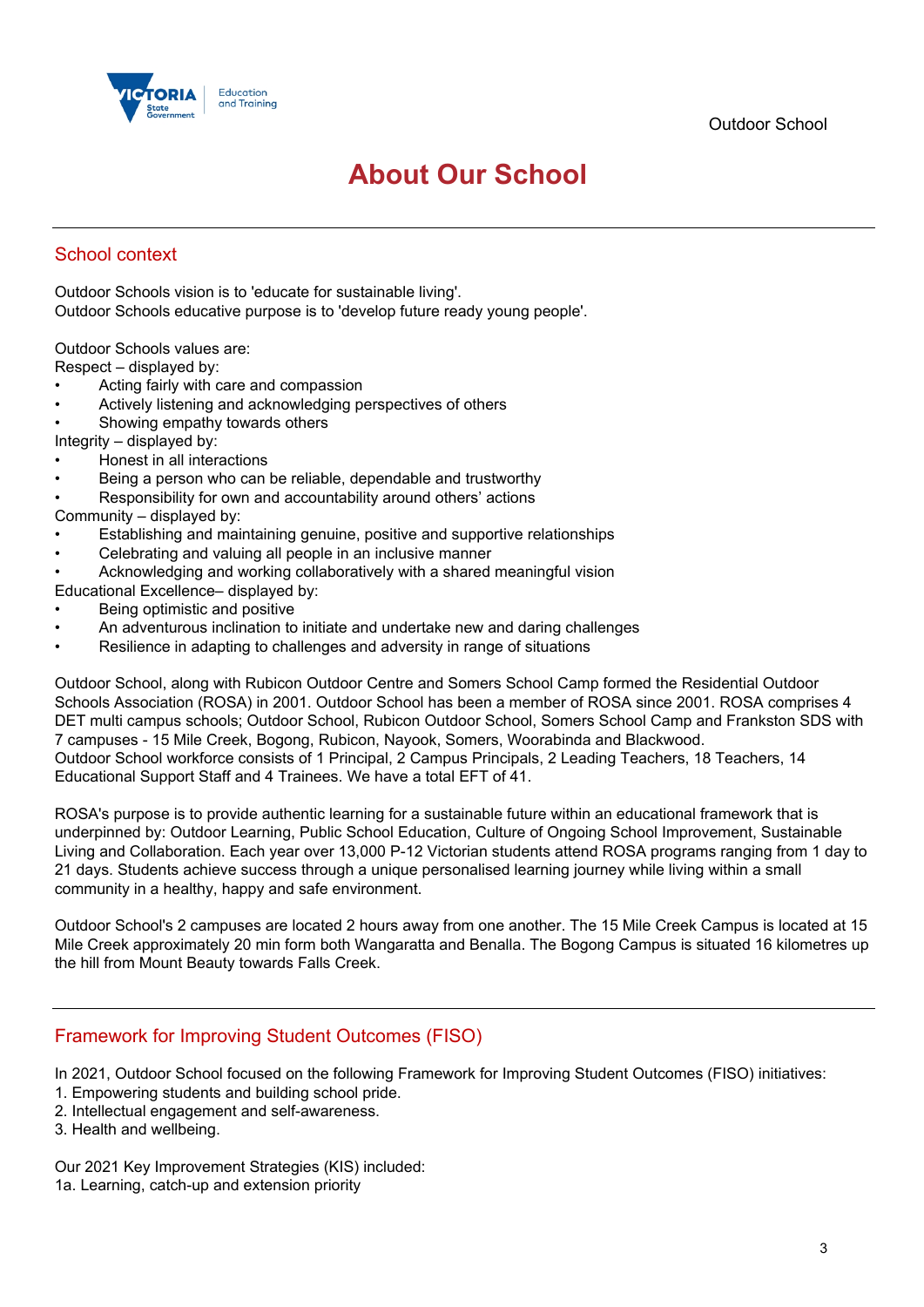

Outdoor School

- 1b. Happy, active and healthy kids priority
- 1c. Connected schools priority
- 2a. Develop and embed student feedback structures and processes
- 2b. Strengthen teacher capacity in the co-construction and implementation of learning intention and success criteria.
- 2c. Document and model student voice practices in home school settings

3a. Strengthen partnerships with home schools to deliver more effective relationships that meet social and emotional need

Considering COVID, our school completed the PLC training in term 1 and embedded the processes for the rest of the year. This meant we were generally successful in meeting the outcomes of the KIS's for 2021.

2021 started off very well for Outdoor School with single school cohorts attending our campuses for most of term 1 and 2. However COVID and lockdowns meant we had no students in term 3 and only a few programs in term 4. While our staff tried really hard to engage students in remote learning, and we had some very successful pockets of remote learning, on a whole, remote learning was not rolled out in the second semester of term 2.

#### Achievement

Outdoor School has a strong focus on student growth and student achievement.

In 2021 all students who attended our 12 day "Future Maker" educational programs received a student report based on teacher observations, student self assessment, peer assessment and formative assessment from one of two assessment tools - concept maps and Life Effectiveness Questionnaire. Students in all other programs received a report as well that was related to the key focus for that week.

Our education support and teaching staff looked very closely at the way in which teaching staff provided students with agency opportunities in their learning

In 2021 and beyond, we envisage that the school will focus more energy towards student agency. It is hoped that this will embed strategies into our everyday programming and teacher practice. We will also improve and embed our writing strategies within the school so that students show a distinct improvement in their writing back at their home school. There was to be peer observations and classroom observations that were to be conducted by both teaching and education support staff around student agency. Essentially this didn't happen as a result of COVID restrictions.

### Engagement

.

Outdoor School is a school that does not have enrolled students. Students attend Outdoor School as a school group, we do not have an issue with student non-attendance. What we do however, is make sure that schools that visit us are not to exclude students from our programs based on cost. We actively allow for payment plans and the like. We aim for all students from a given cohort to attend a program and ensure that cost is not a barrier to this attendance.

In regards to student engagement, our Attitude To Schools survey data indicates that our school and staff are very cognoscente of the fact that student voice and outcomes are important. Highlights include that more than 75% of students report positive outcomes in student voice, student agency, student safety and student academic work. We will be looking to try and build on this in 2022 to an even higher level.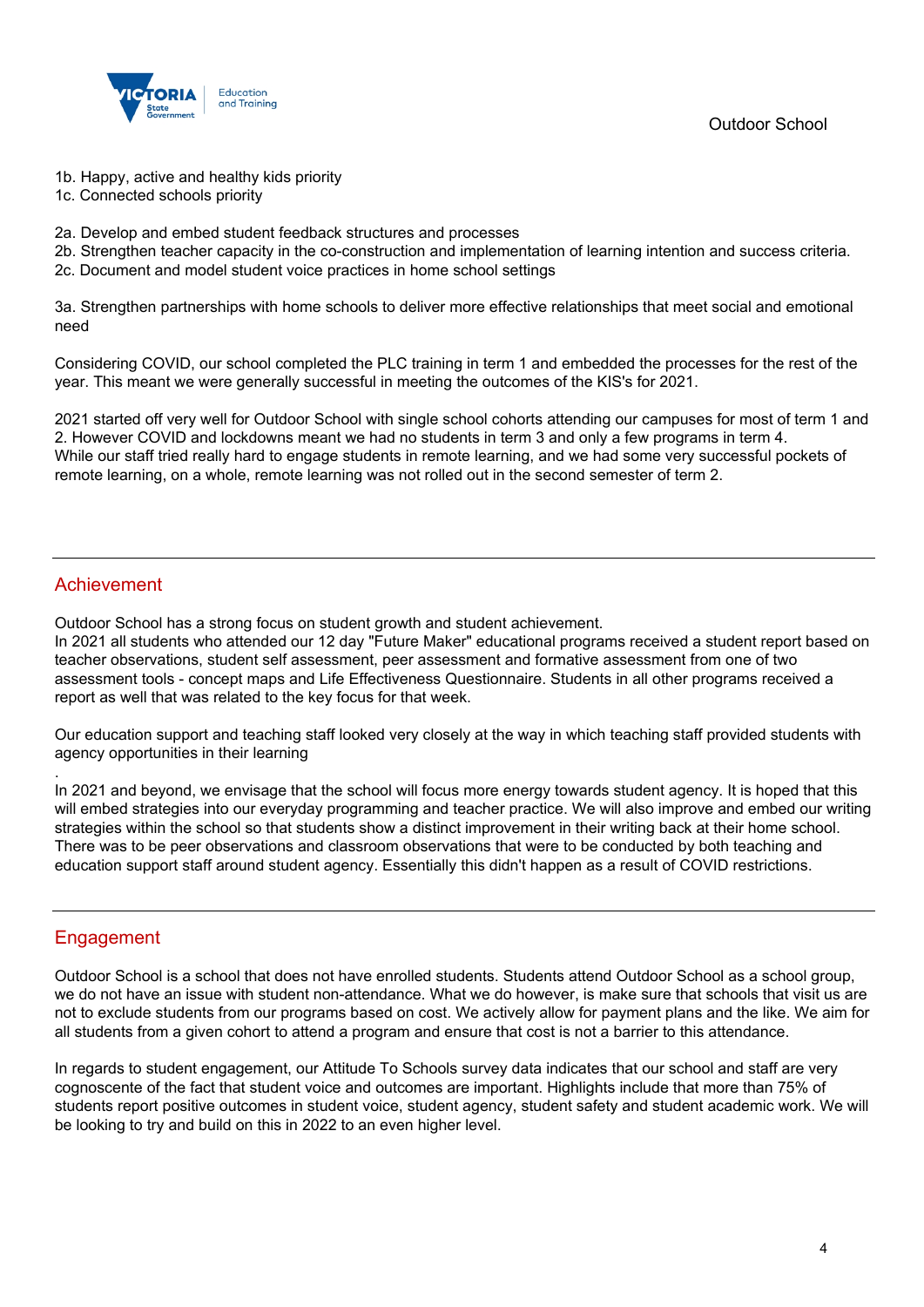



### **Wellbeing**

In 2021, Outdoor School continued in the role of the lead school in Respectful Relationships training for the Upper Kiewa Valley Schools Cluster . This has been after our school partook in a three day respectful relationship forum with 120 other staff in 2020, looking at ways to implement and embed respectful relationships into the school. As a result we have implemented a number of RR strategies like inclusive signage, safe places, free information.

We have ensured female staff have access to leadership training and we continue to ensure we have roughly a 50/50 female to male staff ratios. Some of the fully supported leadership courses for our female staff have concluded with very positive feedback on the quality of these. We look forward to continuing to have these staff in leadership roles within the school. The ratios greatly help with our female students as they now have more female role models when taking part in outdoor learning. Currently we have a female staff member applying for a DET Masters program in school inclusion.

We have now completed Cultural Understanding Safety Training for all our staff, again this was completed both in a ROSA context with all campuses being present or regionally based training with other schools. We now have a fully supported Reconciliation Action Plan (RAP) that will also quide our school over the next 5 years in the indigenous space and ultimately provide our indigenous students with better learning opportunities.

Our school continues to take child safety seriously with our school being 100% compliant on child safety policies and procedures.

#### Finance performance and position

Our school is financially sound. We run at a surplus in both our cash reserves and credit line. Our staffing profile continues to move toward the top end of the scale which will continue to restrict our budget over the coming years. We will need to be mindful of this as we look to try balance the maintenance needs at both campuses.

Our school is planning several large capital works programs for the next five years including the :

- 1. Kitchen Hub at our 15 Mile Creek Campus.
- 2. Sleeping platforms at our 15 Mile Creek Campus.
- 3. Vehicle and bus replacement plan.
- 4. Accommodation renewal at Bogong Campus.

Our school receives \$5000 in equity funding and this goes towards paying for students who are experiencing financial hardships.

We will be needing DET to provide external funds to manage a student accommodation rebuild at both campuses.

**For more detailed information regarding our school please visit our website at <http://www.outdoorschool.vic.edu.au/>**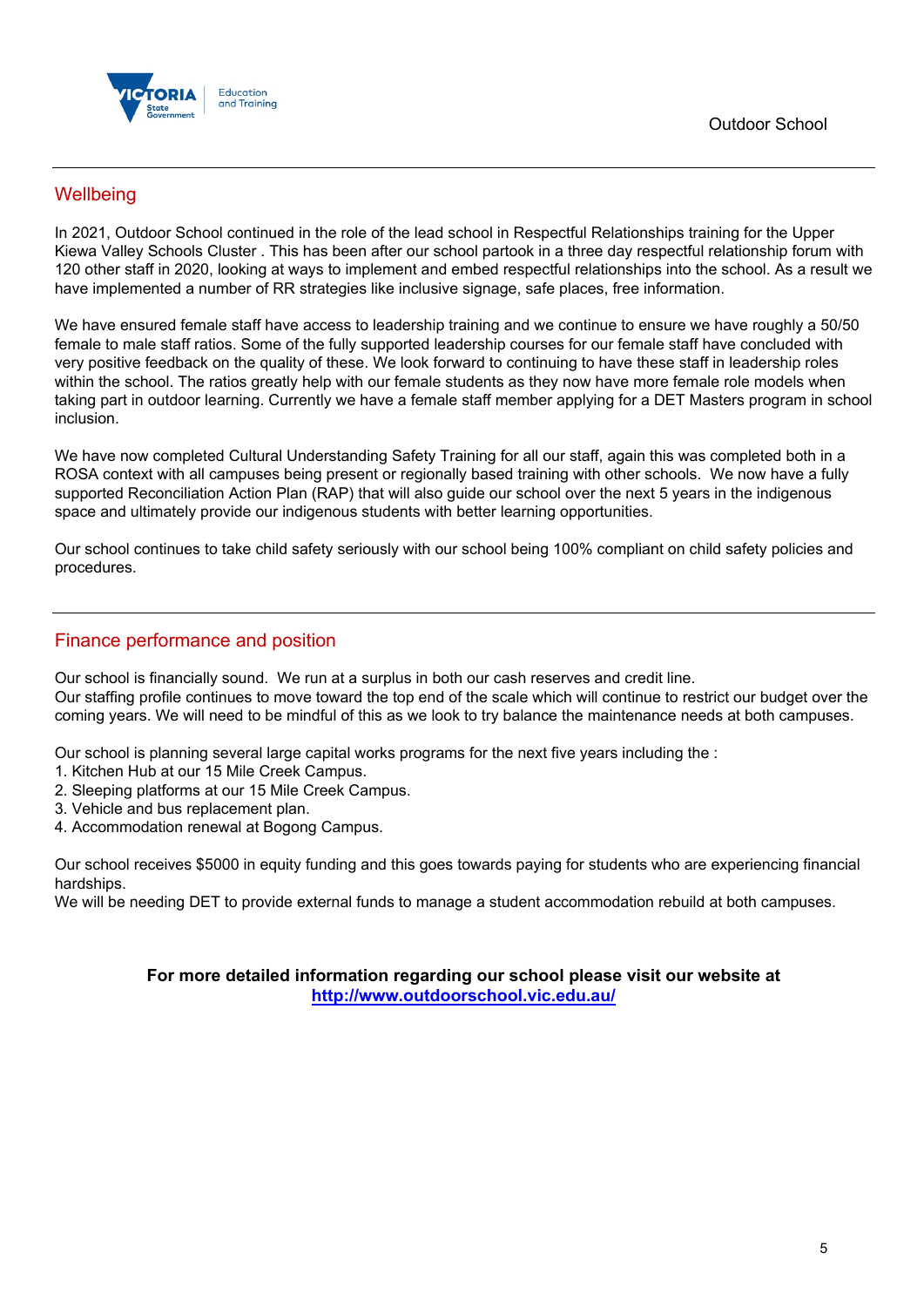

# **Performance Summary**

The Performance Summary for government schools provides an overview of how this school is contributing to the objectives of the Education State and how it compares to other Victorian government schools.

All schools work in partnership with their school community to improve outcomes for children and young people. Sharing this information with parents and the wider school community helps to support community engagement in student learning, a key priority of the Framework for Improving Student Outcomes.

Refer to the 'How to read the Annual Report' section for help on how to interpret this report.

## SCHOOL PROFILE

#### **Enrolment Profile**

A total of 0 students were enrolled at this school in 2021, 0 female and 0 male.

NDA percent of students had English as an additional language and NDA percent were Aboriginal or Torres Strait Islander.

#### **Overall Socio-Economic Profile**

The overall school's socio-economic profile is based on the school's Student Family Occupation and Education index (SFOE).

SFOE is a measure of socio-educational disadvantage of a school, based on educational and employment characteristics of the parents/carers of students enrolled at the school. Possible SFOE band values are: Low, Low-Medium, Medium and High. A 'Low' band represents a low level of socio-educational disadvantage, a 'High' band represents a high level of socio-educational disadvantage.

This school's SFOE band value is: NDA

#### **Parent Satisfaction Summary**

The percent endorsement by parents on their school satisfaction level, as reported in the annual Parent Opinion Survey.

Percent endorsement indicates the percent of positive responses (agree or strongly agree) from parents who responded to the survey.



#### **School Staff Survey**

The percent endorsement by staff on School Climate, as reported in the annual School Staff Survey.

Percent endorsement indicates the percent of positive responses (agree or strongly agree) from staff who responded to the survey. Data is suppressed for schools with three or less respondents to the survey for confidentiality reasons.

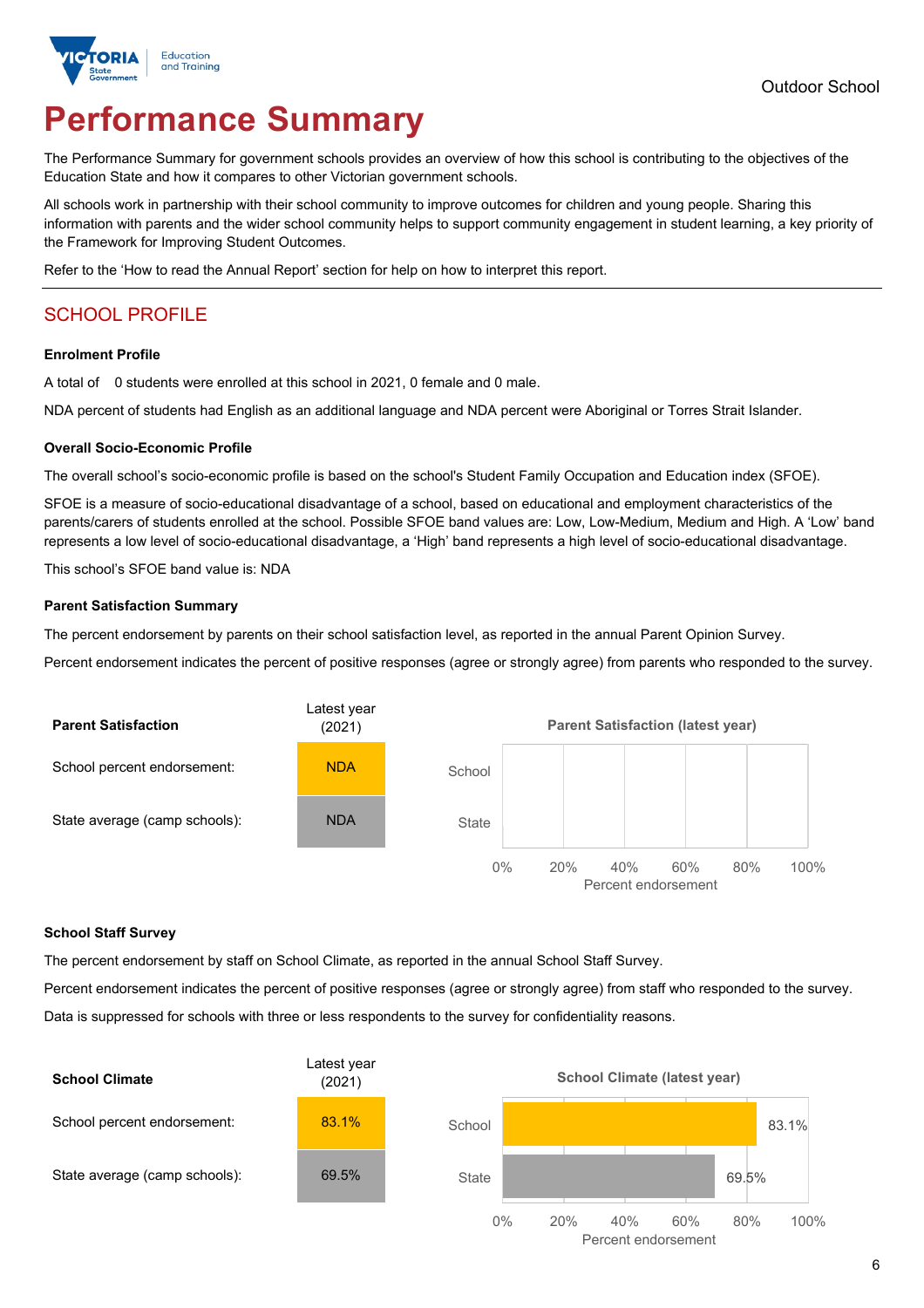

# **Financial Performance and Position**

FINANCIAL PERFORMANCE - OPERATING STATEMENT SUMMARY FOR THE YEAR ENDING 31 DECEMBER, 2021

| <b>Revenue</b>                        | <b>Actual</b> |
|---------------------------------------|---------------|
| <b>Student Resource Package</b>       | \$3,763,174   |
| <b>Government Provided DET Grants</b> | \$1,105,514   |
| Government Grants Commonwealth        | \$35,920      |
| Government Grants State               | \$10,000      |
| Revenue Other                         | \$269,757     |
| <b>Locally Raised Funds</b>           | \$67,739      |
| <b>Capital Grants</b>                 | \$0           |
| <b>Total Operating Revenue</b>        | \$5,252,104   |

| Equity $1$                                          | <b>Actual</b> |
|-----------------------------------------------------|---------------|
| Equity (Social Disadvantage)                        | \$5,000       |
| Equity (Catch Up)                                   | \$0           |
| <b>Transition Funding</b>                           | \$0           |
| Equity (Social Disadvantage – Extraordinary Growth) | \$0           |
| <b>Equity Total</b>                                 | \$5,000       |

| <b>Expenditure</b>                    | <b>Actual</b> |
|---------------------------------------|---------------|
| Student Resource Package <sup>2</sup> | \$3,500,013   |
| Adjustments                           | \$0           |
| <b>Books &amp; Publications</b>       | \$2,271       |
| Camps/Excursions/Activities           | \$138,516     |
| <b>Communication Costs</b>            | \$20,846      |
| Consumables                           | \$36,182      |
| Miscellaneous Expense <sup>3</sup>    | \$57,247      |
| Professional Development              | \$52,885      |
| Equipment/Maintenance/Hire            | \$131,192     |
| <b>Property Services</b>              | \$333,770     |
| Salaries & Allowances <sup>4</sup>    | \$247,272     |
| <b>Support Services</b>               | \$40,895      |
| Trading & Fundraising                 | \$0           |
| Motor Vehicle Expenses                | \$36,374      |
| <b>Travel &amp; Subsistence</b>       | \$286         |
| <b>Utilities</b>                      | \$36,066      |
| <b>Total Operating Expenditure</b>    | \$4,633,818   |
| <b>Net Operating Surplus/-Deficit</b> | \$618,286     |
| <b>Asset Acquisitions</b>             | \$45,057      |

(1) The equity funding reported above is a subset of the overall revenue reported by the school.

- (2) Student Resource Package Expenditure figures are as of 25 Feb 2022 and are subject to change during the reconciliation process.
- (3) Miscellaneous Expenses include bank charges, administration expenses, insurance and taxation charges.
- (4) Salaries and Allowances refers to school-level payroll.